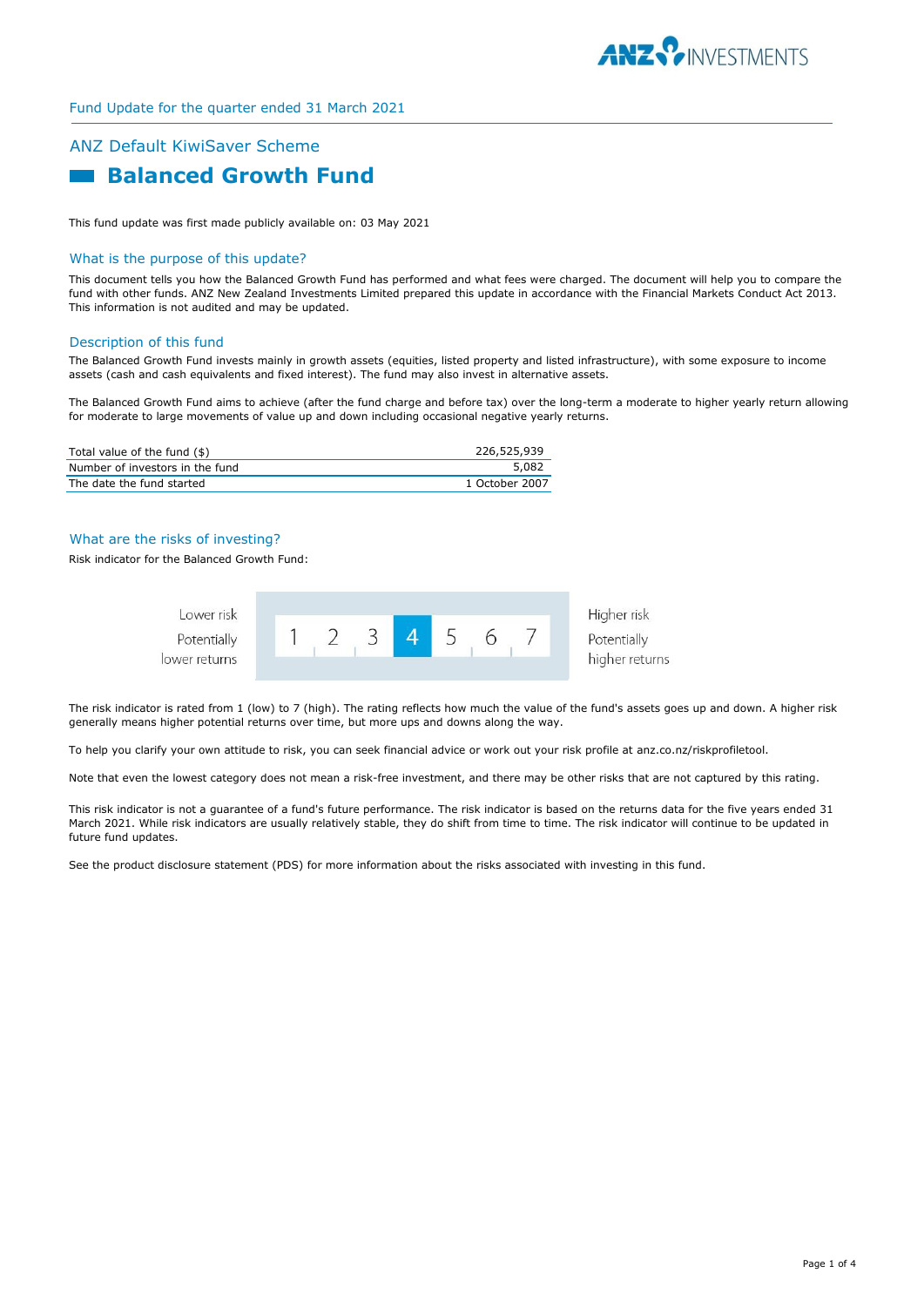## How has the fund performed?

|                                               | Average over past<br>five years | Past year |
|-----------------------------------------------|---------------------------------|-----------|
| Annual return                                 |                                 |           |
| (after deductions for charges and tax)        | 7.68%                           | 23.61%    |
| <b>Annual return</b>                          |                                 |           |
| (after deductions for charges but before tax) | 8.85%                           | 26.54%    |
| Market index annual return                    |                                 |           |
| (reflects no deduction for charges and tax)   | 9.40%                           | 24.89%    |

The market index annual return is calculated using the target investment mix and the indices of each asset class.

Additional information about the market index is available in the statement of investment policy and objectives on the offer register at www.disclose-register.companiesoffice.govt.nz.



## **Annual return graph**

This shows the return after fund charges and tax for each of the last 10 years ending 31 March. The last bar shows the average annual return for the last 10 years, up to 31 March 2021.

**Important:** This does not tell you how the fund will perform in the future.

Returns in this update are after tax at the highest prescribed investor rate (PIR) of tax for an individual New Zealand resident. Your tax may be lower.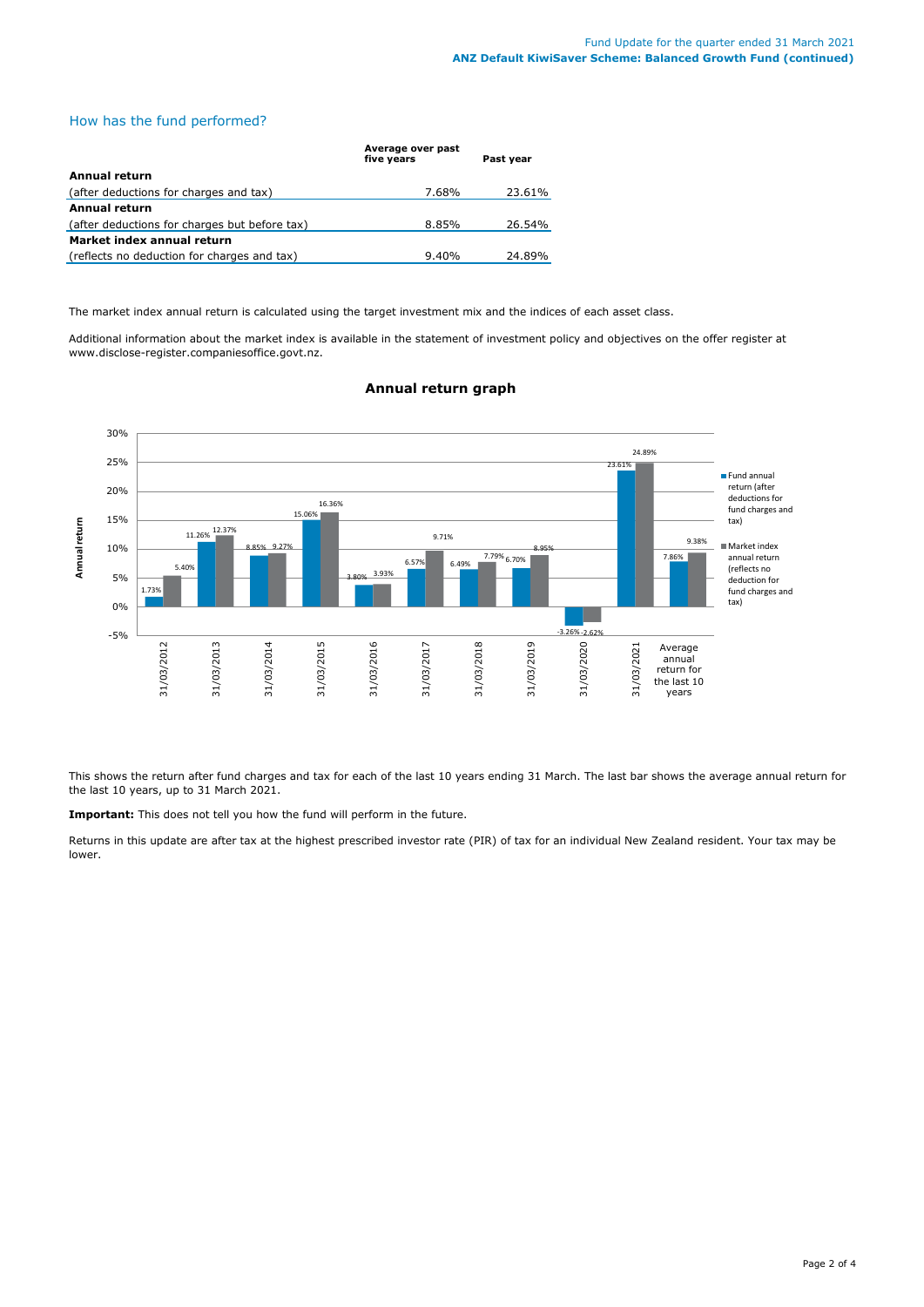## What fees are investors charged?

Investors in the Balanced Growth Fund are charged fund charges. In the year to 31 March 2020 these were:

|                                             | % of net asset value          |  |
|---------------------------------------------|-------------------------------|--|
| Total fund charges <sup>1</sup>             | 1.02%                         |  |
| Which are made up of:                       |                               |  |
| Total management and administration charges | 1.02%                         |  |
| Including:                                  |                               |  |
| Manager's basic fee                         | 0.95%                         |  |
| Other management and administration charges | $0.07\%$                      |  |
| <b>Total performance based fees</b>         | 0.00%                         |  |
|                                             | Dollar amount per<br>investor |  |
| <b>Other charges</b>                        |                               |  |
| Membership fee <sup>2</sup>                 | \$18                          |  |

Investors are not currently charged individual action fees for specific actions or decisions (for example, for withdrawing from or switching funds). See the PDS for more information about Scheme fees.

Small differences in fees and charges can have a big impact on your investment over the long term.

## Example of how this applies to an investor

Sarah had \$10,000 in the fund at the start of the year and did not make any further contributions. At the end of the year, Sarah received a return after fund charges were deducted of \$2,361 (that is 23.61% of her inital \$10,000). Sarah also paid \$18 in other charges. This gives Sarah a total gain after tax of \$2,343 for the year.

## What does the fund invest in?

**Actual investment mix<sup>3</sup> <b>Target investment mix**<sup>3</sup> This shows the types of assets that the fund invests in. This shows the mix of assets

This shows the mix of assets that the fund generally intends to invest in.